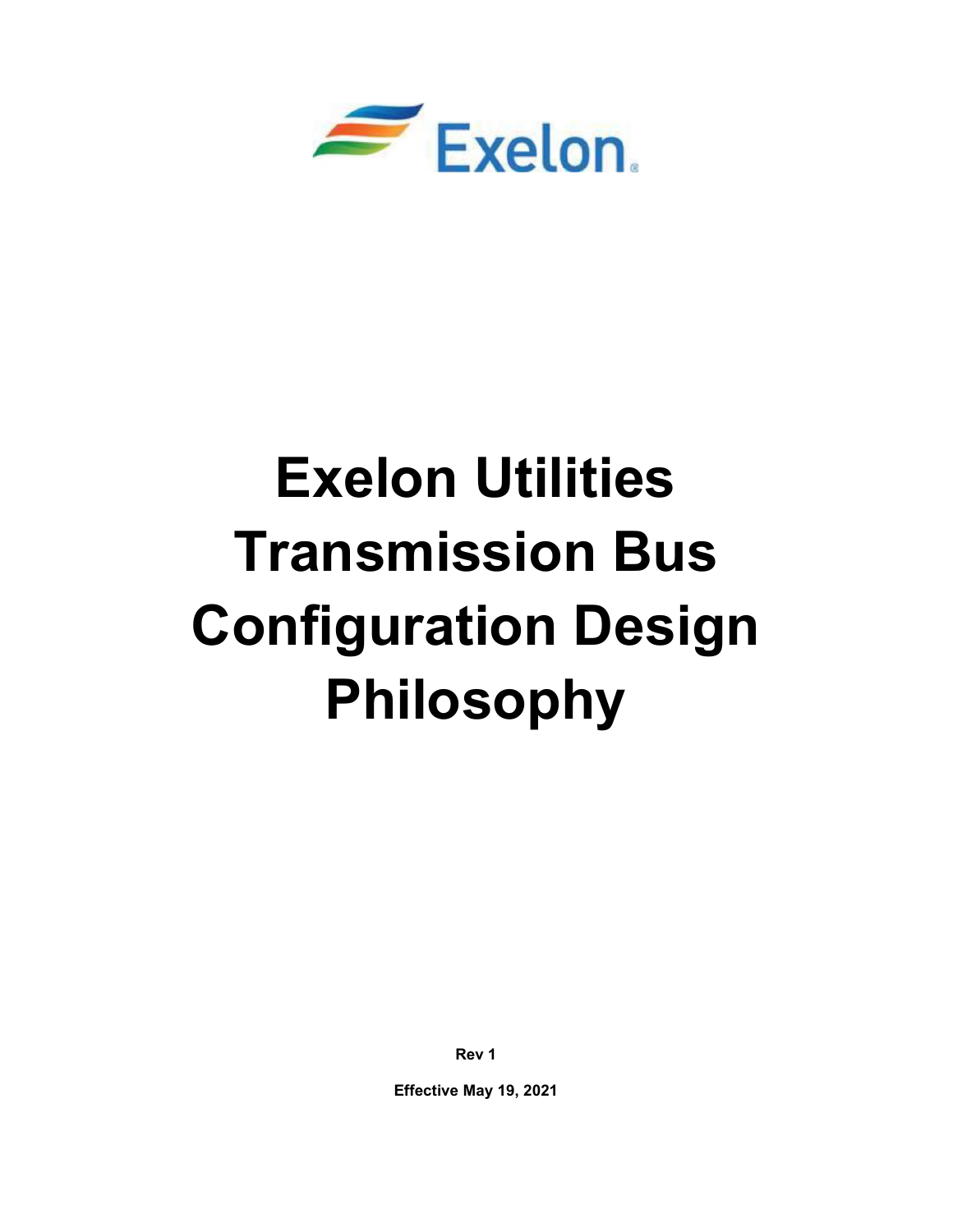## Exelon Utilities Transmission Bus Configuration Design Philosophy

The intent of this document is to provide bus configuration guidelines for new substations interconnected to the transmission systems across the Exelon Utilities (EU) companies. These guidelines should also be taken into consideration when major substation modifications take place. The guidelines presented in this document are consistent with PJM's Transmission Owner Technical Guidelines & Recommendations for Substation Bus Configuration Requirements, PJM's Protection Standards, and other applicable Industry Standards. They are intended to preserve Exelon Utility transmission network reliability when Exelon itself, an Independent Power Producer, or a transmission customer/merchant interconnect to the transmission system. The guidelines are developed in such a way that a good balance between operational flexibility and economic feasibility is reached at each voltage level and configuration.

## Bus Configuration Types and Exelon Requirements

#### Breaker-and-a-Half

The breaker-and-a-half configuration is composed of two main buses connected by element strings (bays).

- Each element string is composed of circuit breakers, transformers or line elements as shown in Figure 1.
- When multiple element strings are installed then it is acceptable to initially have three element strings attached to the same bus section, but when the  $4<sup>th</sup>$  element string is added then bussectionalizing breakers should be installed such that no more than two element strings are grouped on the same bus section.
- Note that all elements in a breaker-and-a-half scheme terminate between breakers with no elements connected directly to the main buses. The only exception is for a shunt inductor or capacitor bank that are required to be connected through a circuit breaker.
- Each element is connected to the element string with a minimum of a disconnect switch.
	- $\circ$  This would ensure that the element string(s) remains intact while one or more of the elements connected to the element string(s) is taken out of service for an extended period of time for scheduled maintenance or repairs.
- Stuck breaker scenarios will not result in the loss of more than 300 MVA (when load is being served) and should be evaluated for reliability and operational impacts.
- Extended maintenance outages of any of the elements should be evaluated for reliability and operational impacts.



Figure 1. Breaker-and-a-Half configuration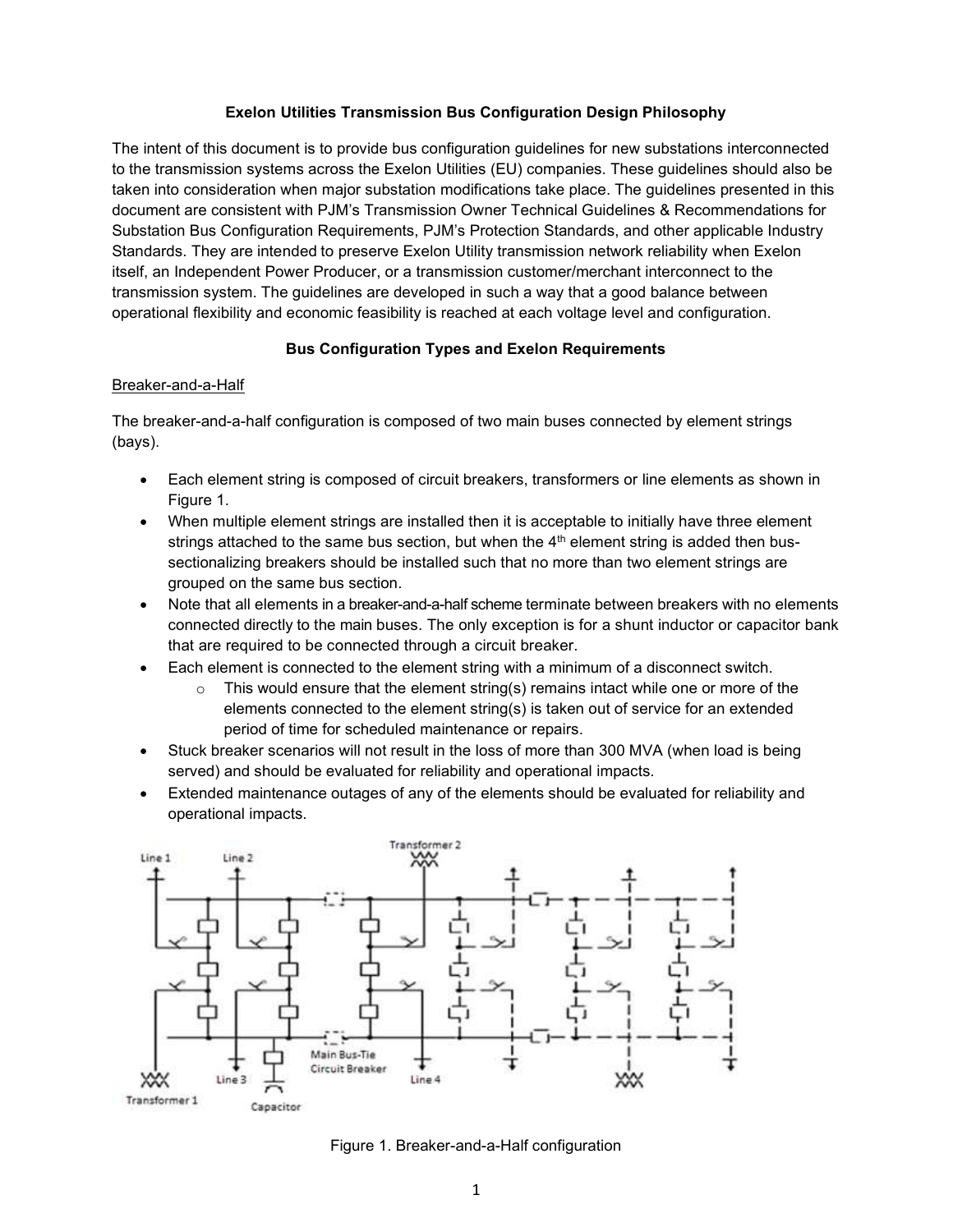## Ring Bus

The ring bus configuration is composed of several bus sections connected through bus-tie circuit breakers as shown in Figure 2.

- One element is connected to each dedicated bus section; therefore, the isolation of any one element requires the operation of two bus-tie circuit breakers.
- Each element is connected to the bus via a minimum of a disconnect switch, except for shunt devices (inductor or capacitor) which require a breaker.
	- $\circ$  This would ensure that the bus remains intact while one or more of the elements connected to the bus is taken out of service for an extended period of time for scheduled maintenance or repairs.
- Source and sink elements are alternated around the ring if possible
- Elements of a common type or to the same remote substation are not adjacent to one another.
- Per Table 1 below, ring buses may need to be designed such that future expansion to accommodate conversion to a breaker-and-a-half configuration is possible.
- At existing nuclear stations that use a ring bus design, any new or significantly modified line connections should use a line circuit breaker, if practical, to prevent opening the nuclear station ring bus for line events or maintenance activities.
- Stuck breaker scenarios will not result in the loss of more than 300 MVA (when load is being served) and should be evaluated for reliability and operational impacts.
- Extended maintenance outages of any of the elements should be evaluated for reliability and operational impacts.
- If two rings are connected through one breaker the tie breaker should be protected from system faults when possible.



Figure 2. Ring Bus

# Straight Bus

The straight bus configuration is composed of a limited number of bus sections in which transmission elements terminate at a bus section through a circuit breaker as shown in Figure 3.

- No more than three bus sections (two bus sections per color on the ComEd transmission system) are allowed at any one substation
- No more than three elements are connected on each bus section
- In each bus section, source/sink points are evenly split if possible.